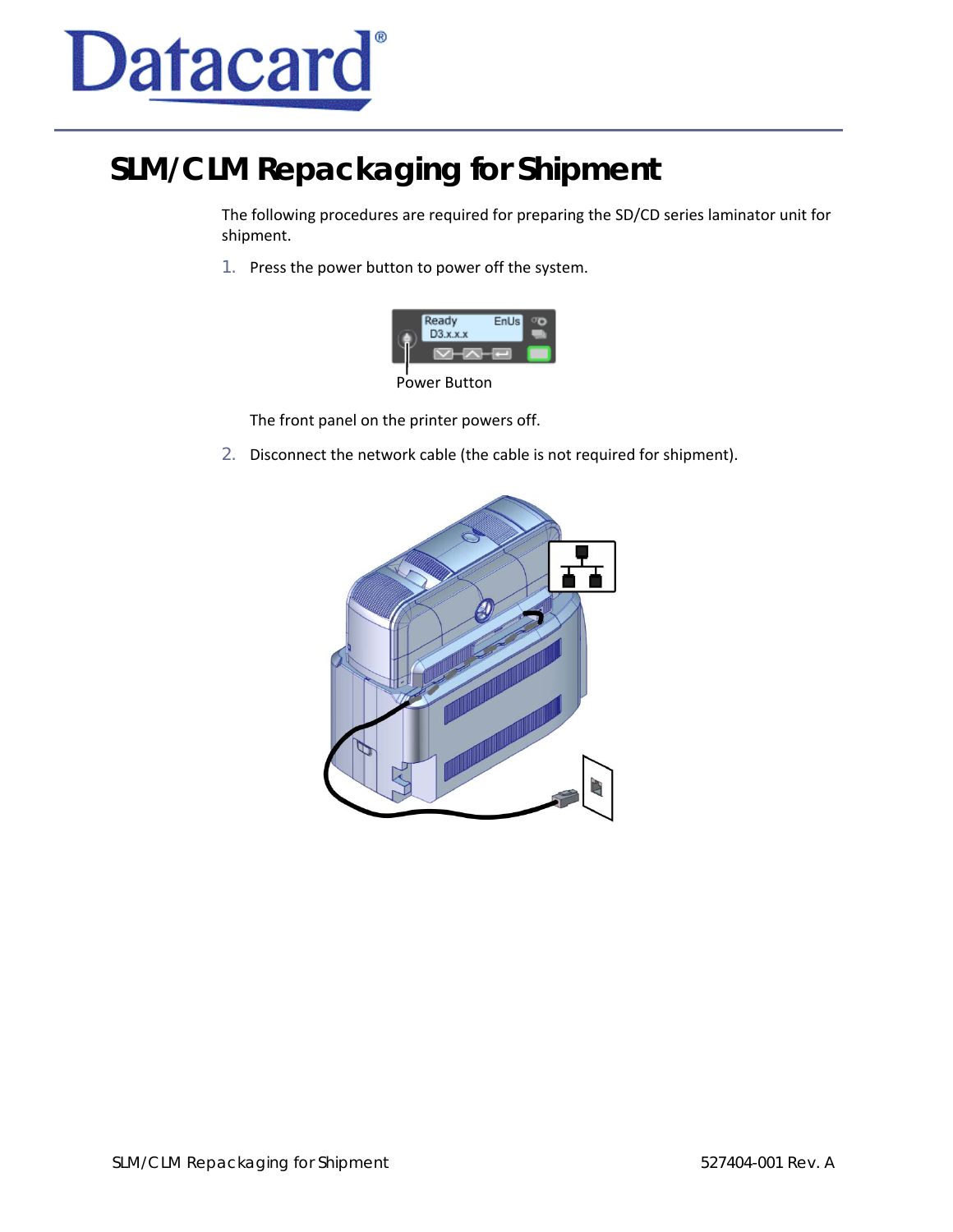3. Unplug the power cord from the laminator.



- 4. Remove the laminator supplies.
	- a. Unlock and open the laminator access door.
	- b. Remove the overlay cartridge(s).

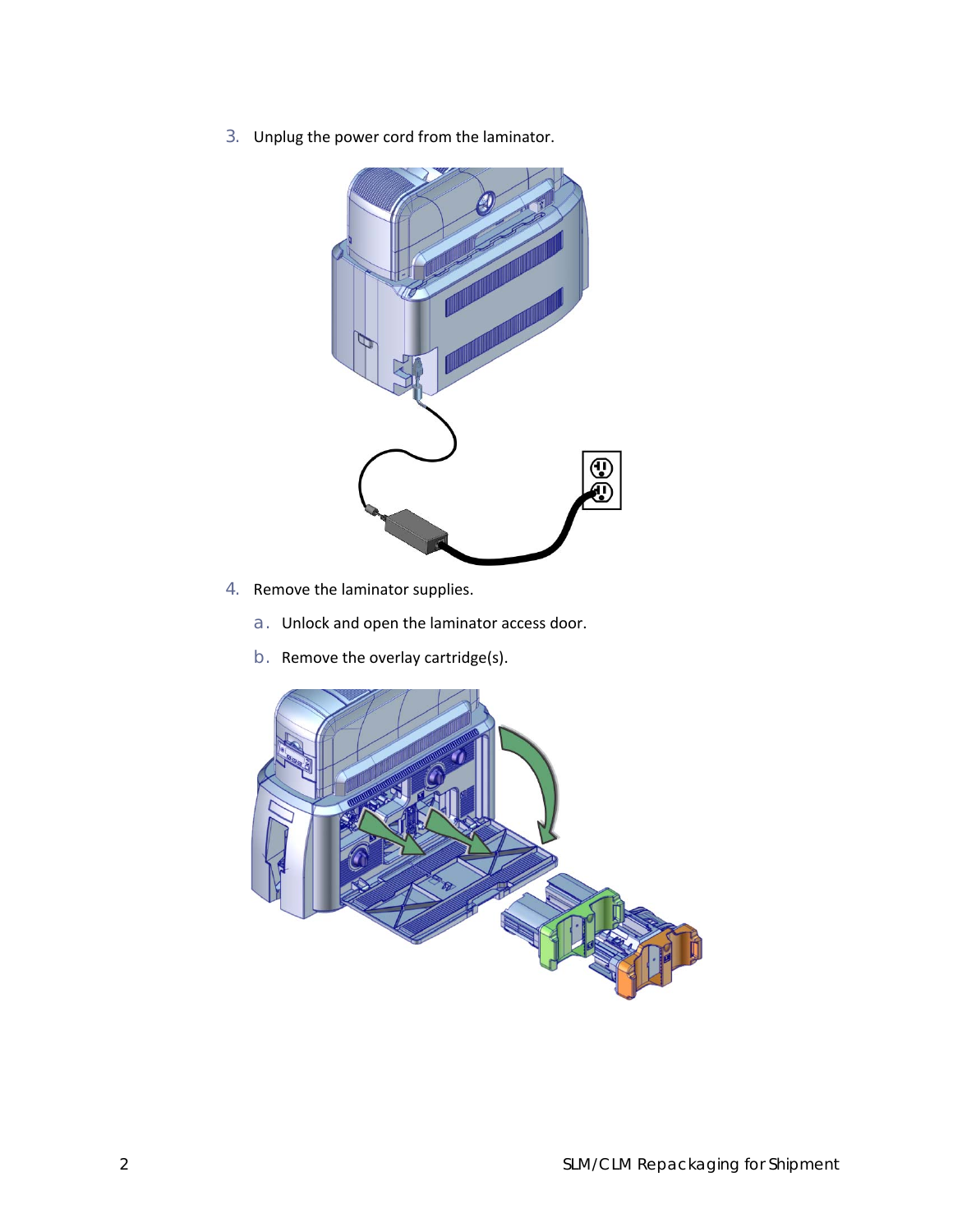c. Unload the overlay supply from the cartridge(s).



d. Replace the overlay cartridge(s) in the laminator.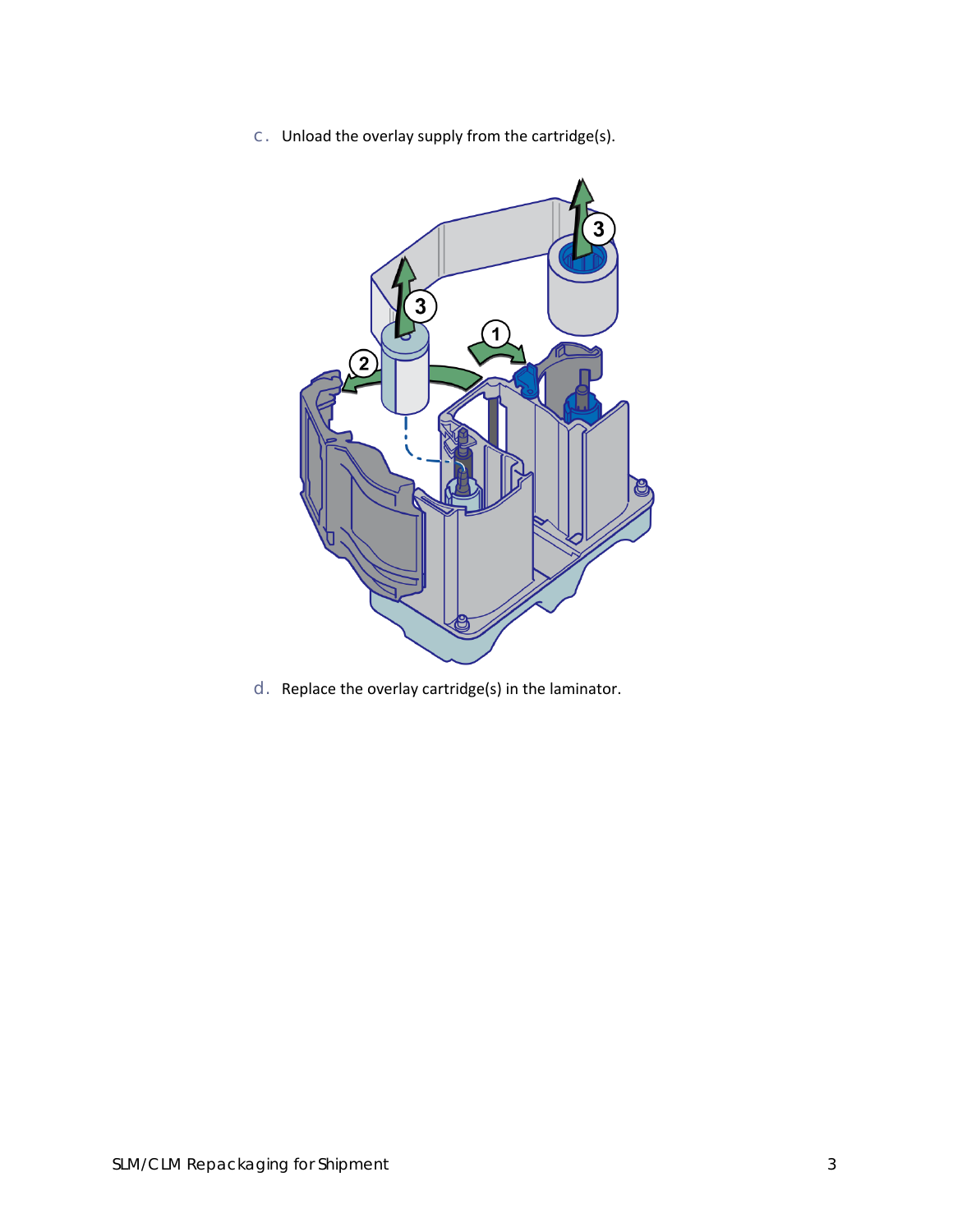- 5. Remove the printer from the laminator.
	- a. Open the laminator access door and slide the printer locking lever in the laminator to the left position (unlocked).
	- b. Disconnect the data cable from the laminator to the printer.
	- c. Lift the printer off of the laminator and place the printer in a stable position.
	- d. Close and lock the laminator.